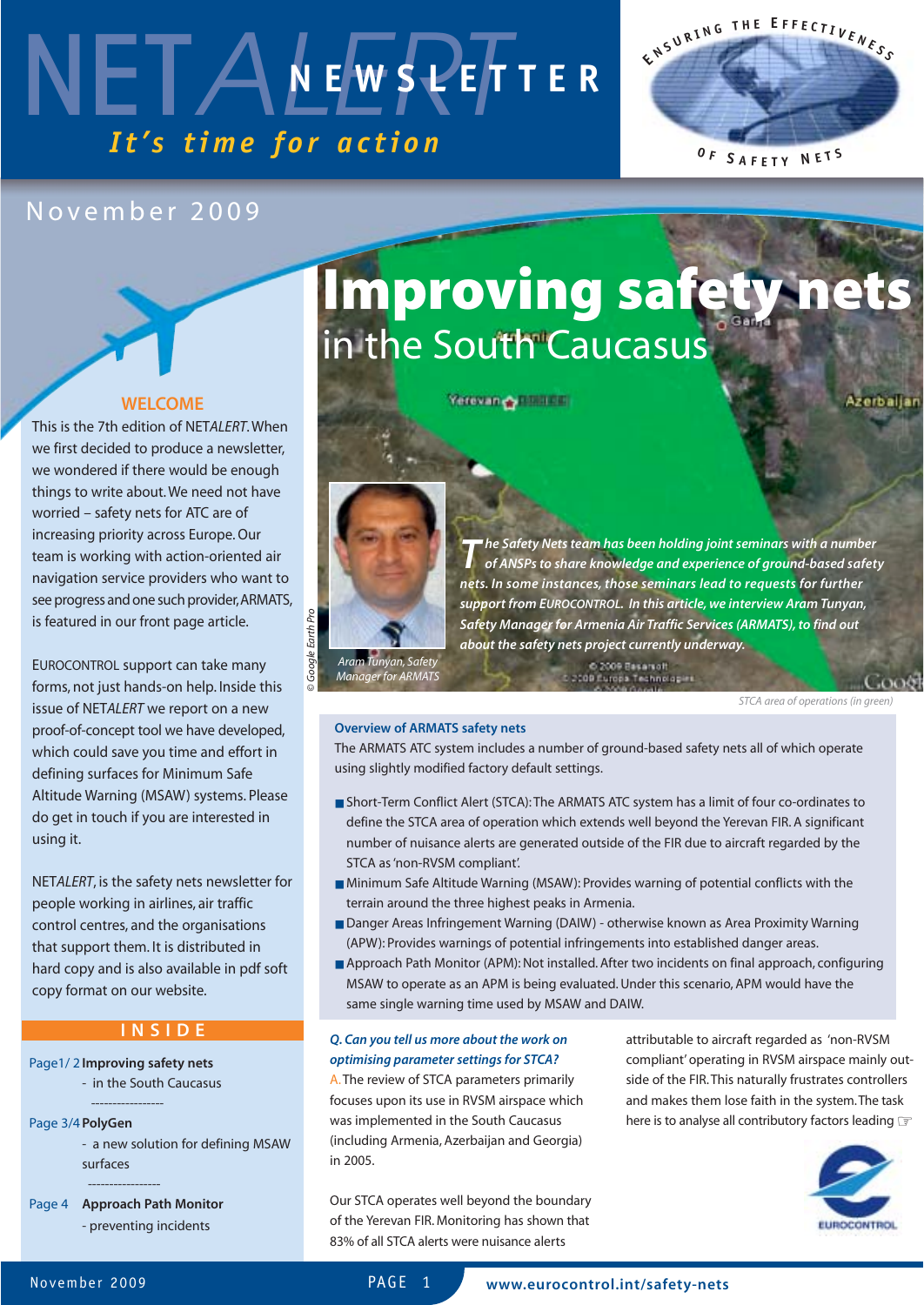# $N$   $t$ 's time for action  $\sqrt{2}$

### **Improving safety nets**  in the South Caucasus

#### *continued*

to the large number of nuisance alerts and re-parameterise STCA accordingly. Potential solutions include revising the RVSM/ STCA area, modifying the flight plan (FPL) activation time for inbound aircraft or adjusting the vertical separation parameters for STCA.

Additionally, a very small number of nuisance alerts are caused where one aircraft is on final approach and another aircraft is on the airport surface with an active transponder. Here, increasing the base level of STCA operations is a possible area of investigation.

#### *Q. What about APM, DAIW and MSAW?*

A.We are investigating the modification of MSAW to operate as an APM on final approach.



EUROCONTROL is supporting us with this, and the work is initially focussing on Yerevan international airport. If successful, it will extend to Gumri airport at a later date.

The ARMATS system has a single 'look ahead' prediction time for MSAW and DAIW which would also apply to APM as well. This presents a particular challenge for us because APM requires a 'zero' warning time since it operates when the aircraft is in close proximity to the ground. For a successful outcome, we need to find solutions that ensure all three safety nets provide timely warnings.

DAIW is used to provide warnings of potential infringements into established danger areas.

If the single 'look ahead' parameter for DAIW and MSAW were reduced to 'zero', we would probably need to investigate an additional artificial 'buffer area' around this kind of airspace. MSAW is used by ARMATS to provide warning of potential conflicts with the terrain around the three highest peaks in Armenia. The vertical 'buffer' over the peaks is 2,000 feet with a warning time of 1 minute. As only one of these peaks is close to the Yerevan international airport, a first step is to investigate whether we need to make any changes to MSAW.

#### *Q. What are your planned next steps?*

A. EUROCONTROL will first carry out a review of our safety nets and report their findings. ARMATS will then decide on the appropriate solution(s) by taking account of all relevant safety, operational and economic factors. EUROCONTROL will then be notified of the preferred options in order to carry out a safety assessment analysis.

#### *Q. What will be the benefits of the joint ARMATS-EUROCONTROL project?*

A.Developing appropriate solutions for each of our safety nets will allow ARMATS to improve safety performance, promote trust in the Safety Management System and help to reduce staff workload. Accordingly, I would like to extend the appreciation of ARMATS to all of those involved in this important project.

#### *Q. Finally, what advice would you give to others on the use of safety nets?*

A. Safety nets are a vital part of the ATM system and provide the last barrier to prevent serious incidents. For even the most advanced ATM systems it is vital to adapt ground-based safety nets to local conditions and tune their parameters correctly. This requires input from operational, technical and safety experts. After successful implementation it remains vital for safety related staff to continue to monitor safety net performance and share the lessons learned with others.

This article has been produced with the kind support of ARMATS.

#### **STCA nuisance alerts in RVSM airspace**

The ARMATS ATC system uses flight plan information to determine if aircraft are RVSM compliant. Where flights plans of aircraft are 'correlated' as being RVSM compliant, an ATC vertical separation minimum of 1,000 feet and a system warning threshold of 700 feet is applied by the STCA logic.

When an aircraft leaves the Yerevan FIR, its flight plan is terminated by an ATCO and regarded as 'uncorrelated' by the ATC system. The system now regards the aircraft as non-RVSM compliant and applies a 2,000 feet vertical separation minima and 1,700 feet warning threshold in the STCA logic.

As the ATC vertical separation minimum is 1,000 feet and STCA is using the threshold for non-RVSM compliant aircraft, a nuisance alert occurs.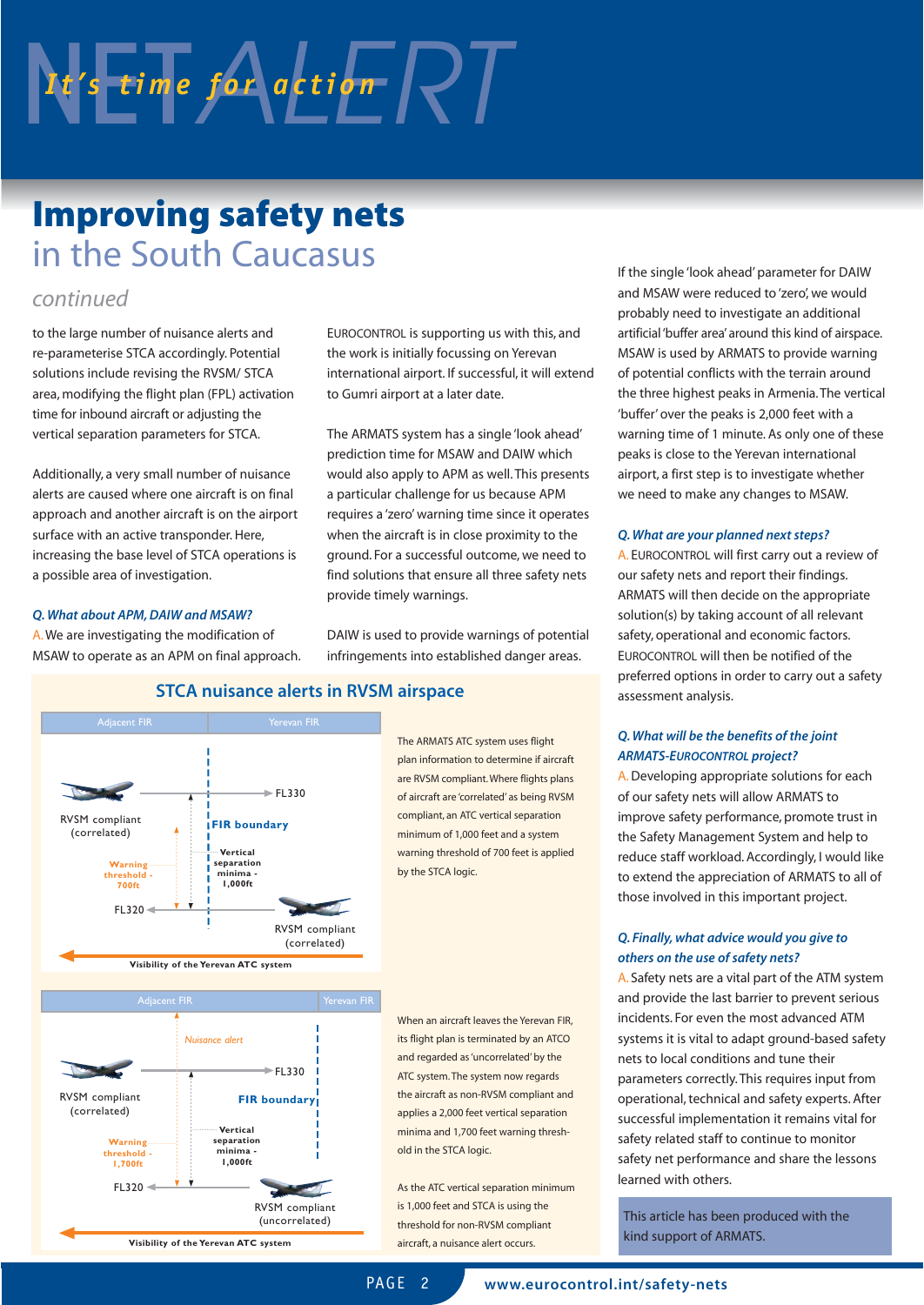

### **PolyGen**  A new solution for defining MSAW surfaces

EUROCONTROL has developed a proof-of-concept tool called PolyGen that allows MSAW surfaces to be defined more accurately and with less effort using digital terrain data as an input.

#### **Defining MSAW surfaces**

MSAW is typically configured as a series of predefined volumes of airspace, or polygons, each with a fixed ceiling height. Together, a group of polygons forms the 'MSAW surface'. When an aircraft is predicted to penetrate this surface, an alert is immediately generated and displayed to the controller.

A typical MSAW system will allow between 64 - 256 polygons to be defined. These are usually defined manually by, for example, using topographical maps or based on the minimum vectoring altitudes used by ATC. However, this is time consuming and can result in oversized polygons which then leads to excessive nuisance alerts.

Some MSAW systems allow the import of digital terrain data. The data is typically stored in the MSAW system as a fine resolution grid (typically 1NMx1NM) of elevation values. This type of data represents the terrain better than hand constructed polygons and provides for much better alerting performance. However, the problem is that the majority of MSAW systems do not allow digital terrain data to be imported.

#### **How PolyGen helps**

PolyGen has been developed for just these kind of MSAW systems. It enables their MSAW surfaces to be developed more quickly and accurately using digital terrain data (see panel right).

PolyGen can be used to review and optimise existing MSAW surfaces as well as support the installation of a new system. As EUROCONTROL project manager Hans Wagemans explains: *"PolyGen helps ANSPs to produce a baseline* ☞

**How PolyGen works – simplified overview Step 1: Load and validate digital terrain data**

Digital terrain data covering MSAW area of operation is loaded into PolyGen and validated. The data is effectively a highly detailed grid of elevation values.

> *Raw digital terrain data*

**Step 2: Reduce complexity of the terrain data** The terrain data is overlaid on a grid of cells. Each cell is defined by an identifier, the latitude and longitude of each corner and an elevation. Each cell will contain several digital terrain elevation values, the greatest of which defines the elevation of the cell.



#### **Step 3: Apply vertical elevation bands**

Depending on data accuracy, the elevation of each cell could be defined to the nearest metre. To increase the probability of the terrain being described within 64-256 polygons, cells need to be grouped into vertical elevation bands. The user defines the margins for the vertical bands according to the terrain data. The bands do not need to be equally spaced.





#### **Step 5: Construct the polygon**

Polygons are constructed for each cluster. How closely each



#### **Step 6: Combine all MSAW polygons**

All of the polygon clusters are combined to give the MSAW surface.



*All polygon clusters combined into an MSAW surface (green and blue lines)*

#### **Iterative approach**

If the MSAW surface produced exceeds the number of polygons or vertices that can be defined by the MSAW system, the process is repeated by increasing the size of the grid cells in Step 2.